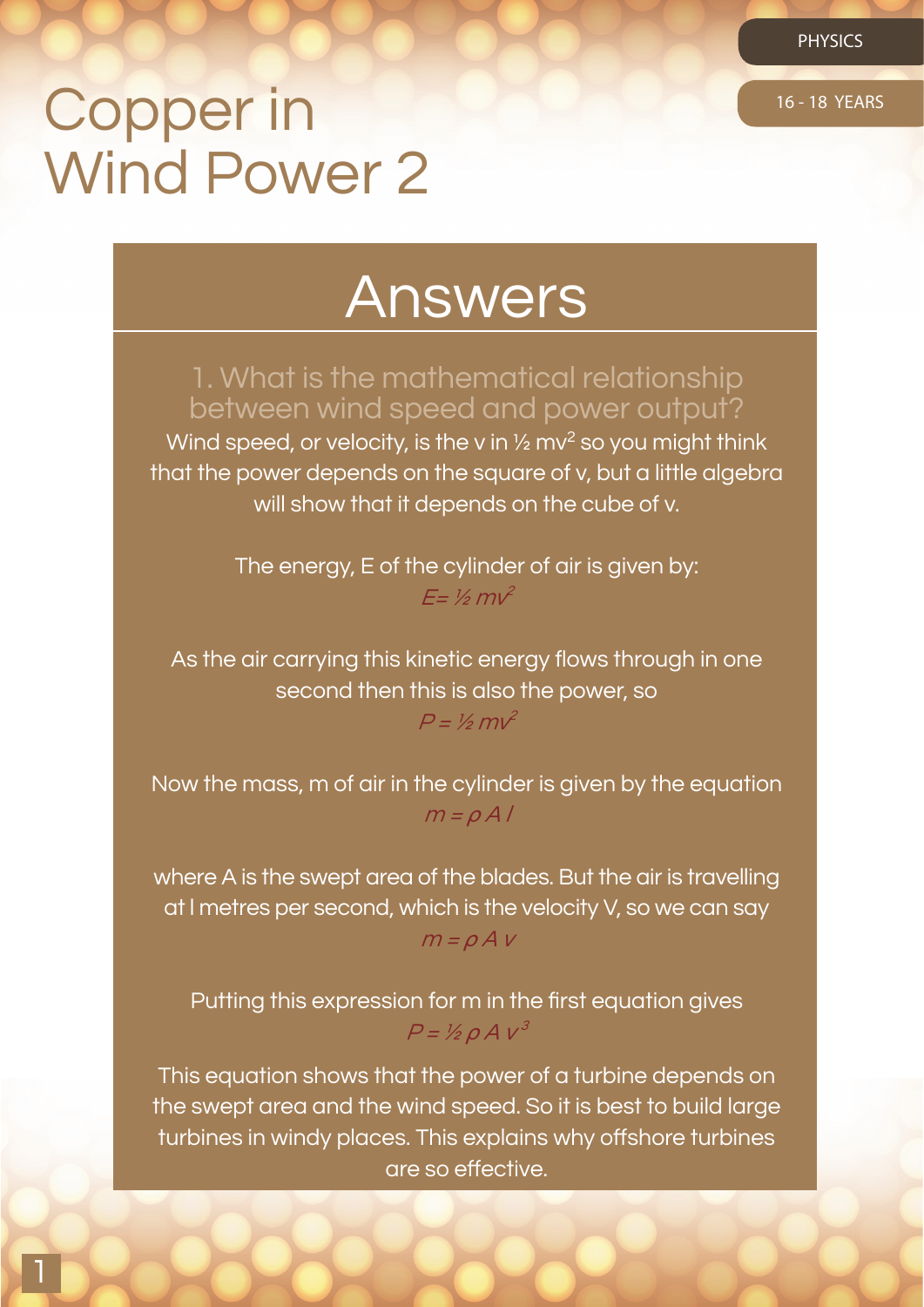2. What is the mathematical relationship between blade length and power output? The blade length is the 'r' in  $\pi r^2$ , so the power output depends on the square of the blade length.

### 3. For the turbine in Figure 3, what is the maximum speed of the blade tips in km per hour?

#### **Proportionally**

At 11 rpm (revolutions per minute) calculate the tip speed in metres per second and kilometres per hour.

Circumference of tip circle =  $\pi d = 3.142 \times 154m = 484m$ 

At 11 rpm the distance travelled in one minute is 484 x 11 = 5321 m = 5.321 km

Converting to km per hour:

5.321 x 60  $≈$  320 kph

That is higher than the landing speed of the A380 airbus in the picture.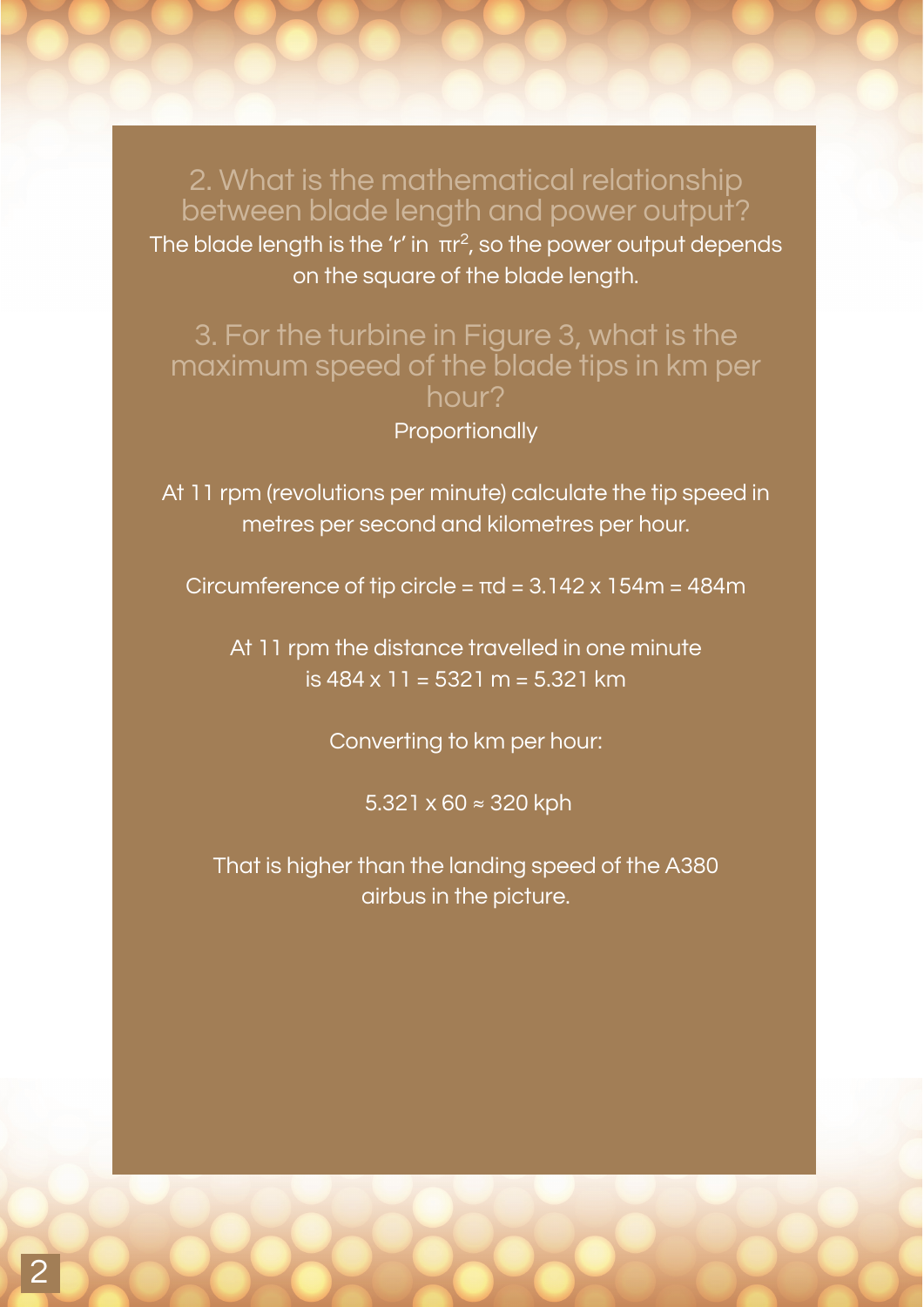# 4. The equation for calculating electrical power is

Power (in watts) = Volts x Amps ( $P=VI$ ). If the generator is developing a voltage of 690 V and the power output is 6 MW, what is the current in amps running down the copper cables to the grid connection at the base of the tower?

Using the equation Power = Voltage x Current, calculate the current produced by the generator of a 6.0 MW turbine.

 $P=V$ 

P needs to be in Watts. 6.0 MW =  $6 \times 10^6$  W

 $V = 690 V$ 

So *I=P/V* = 6 x 10<sup>6</sup> /690 ≈ 8696 A or 8.7 kA

Your domestic ring main is fused at 30 A.

8.7 kA (8700 A) is a very high current. The copper cables need to be very large to carry this current without overheating.

5. The tidal flow turbine uses the energy of flowing water. Find out the density of water and compare it to the density of air. How many times more kinetic energy is in flowing water compared to wind blowing at the same speed?

The density of air is 1.2 kg m<sup>-3</sup>. The density of water is 1000 kg m<sup>-3</sup>. The energy available for the same area and the same flow speed is 830 times higher than air. In reality, it is impossible to achieve that much extra, but moving water carries hundreds of times more energy than moving air flowing at the same speed.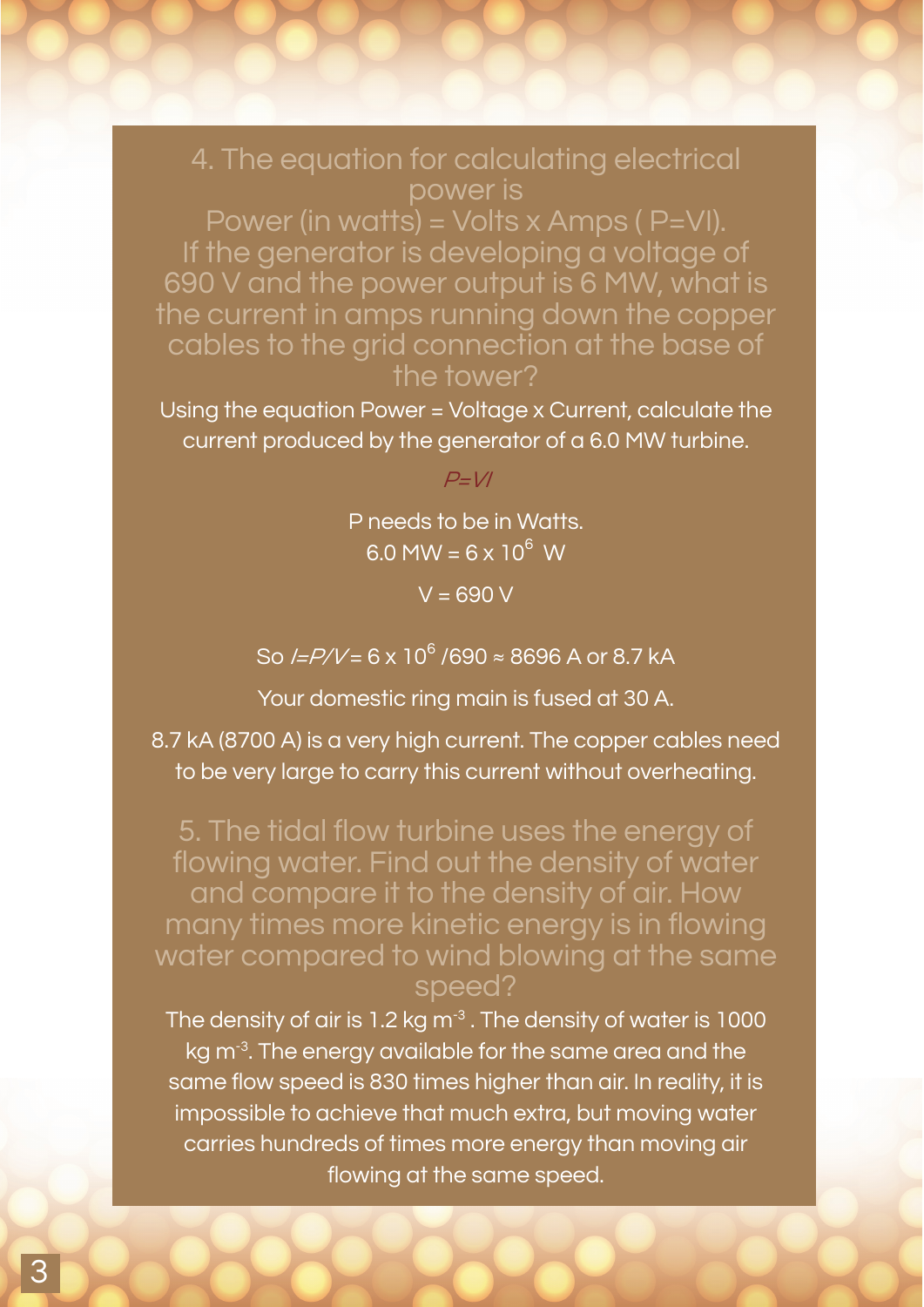# These questions will guide you to the solution

What is the volume of air in the imaginary cylinder?

Volume =  $\pi r^2$  /= 3.142 x 15<sup>2</sup> x 15 m = 10,598 m<sup>3</sup>

The density of air is 1.2 kg m<sup>-3</sup>. What is the mass of the air?

Mass =  $pV = 1.2 \times 10,598$  m<sup>3</sup> = 12,718 kg If the length of the cylinder is 15 m and the wind speed is 15 ms<sup>-1</sup> then the whole cylinder passes through the turbine in 1 second.

Kinetic energy =  $1/2$  m $\nu^2$ . What is the kinetic energy of the air in the cylinder that passes through the turbine?

 $KE = 1/2 mV^2 = 1/2 \times 12,718 \times 15 \times 15 = 2,862,788 \text{ J} \approx 1.4 \text{ MJ}$ 

If all that kinetic energy is transferred to the turbine in 1 s, what is the power of the turbine?

Power in Watts = Joules per second. Power =  $1.4$  MJs<sup>-1</sup> =  $1.4$  MW